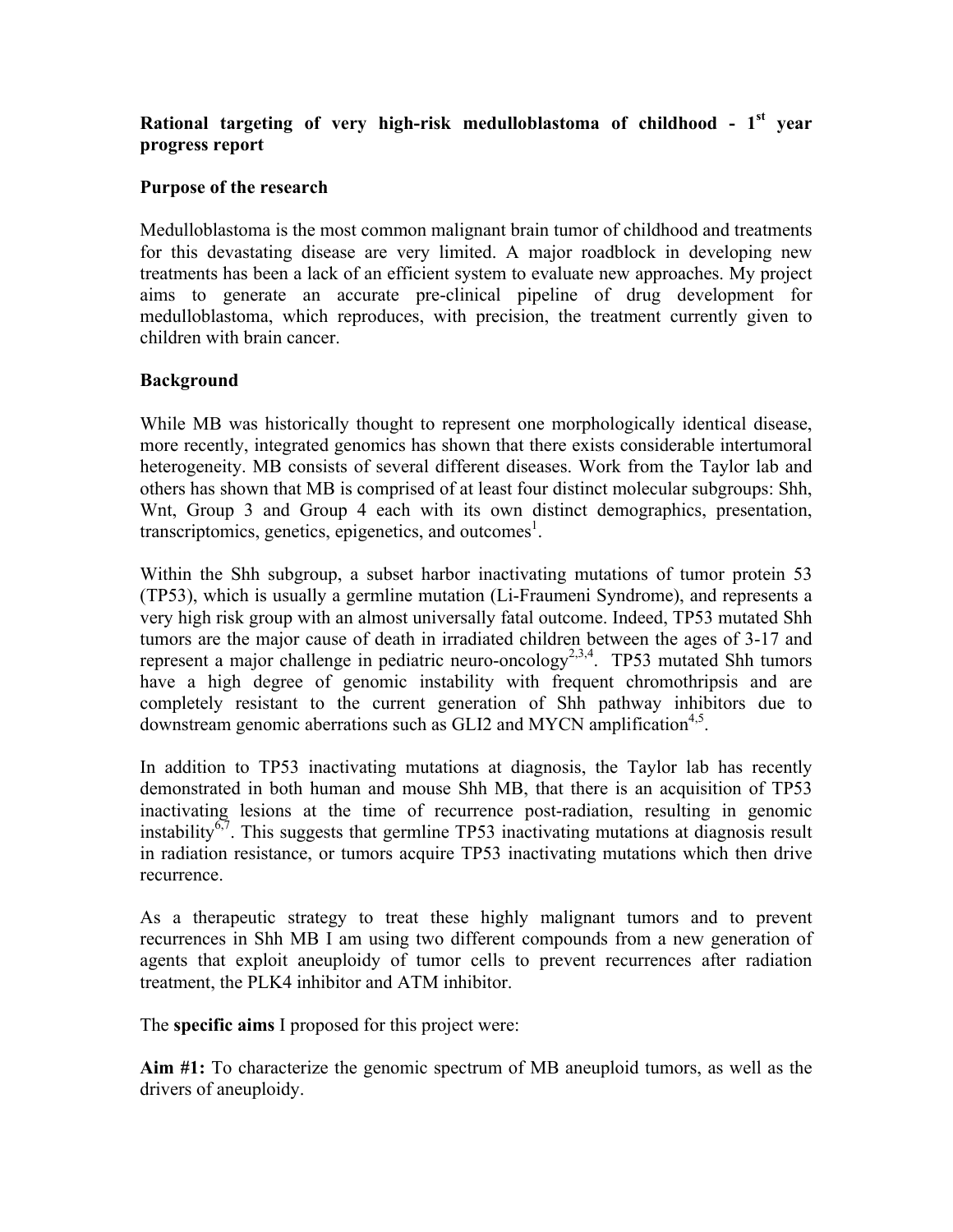**Aim #2:** To test the experimental drugs PLK4 inhibitor (CFI-400945) and ATM kinase inhibitor (AZ32) in our mouse model of recurrent MB with and without radiation to evaluate their efficacy in preventing MB relapse.

**Aim #3:** To test the experimental drugs PLK4 inhibitor (CFI-400945) and ATM kinase inhibitor (AZ32) in sporadic mouse models harboring TP53 inactivating alleles (TP53 null mice and TP53 DN) with and without radiation.

In the first year of the project I have analyzed the levels of PLK4 in human tumor datasets and I found that PLK4 is aberrantly expressed in many tumors, including MB. I found in two independent, non-overlapping datasets that higher *PLK4* levels correlate with a trend toward worse outcome, however, when restricting this analysis only to Shh tumors, there is a significant survival difference between high and low *PLK4* expression. As the majority of treatment failures within the Shh subgroup are associated with TP53 mutations, it is logical that we observe this clear association between high *PLK4* expression and poor outcome. As such, PLK4 inhibition represents a novel and rational target for therapy for a subset of very high risk MB. Moreover, in neuroblastoma, the most common extracranial solid tumor of childhood, high PLK4 expression is strongly correlated with a poor outcome independent of MYCN amplification, further supporting this approach in a wide range of pediatric cancers. In addition, I analyzed *PLK4* expression across a dataset of paired primary-metastatic MB and found that the expression is conserved in the metastatic compartment, suggesting PLK4 can be targeted in both compartments. The expression of ATM is also higher in Shh tumors.

I have also performed the pharmacokinetic characterization of the novel PLK4 inhibitor in our mouse model. I found through the pharmacokinetic assays with CFI-400945 demonstrated excellent brain penetration; concentrations were higher in tumors than in the brain of mice (**Figure 1**).



**Figure 1: Pharmacokinetic Analysis (PK).** PK analysis was performed by treating *Ptch* heterozygous mice with 100 mg/kg single oral administrations of CFI-400945. Plasma, brain tissue and tumor were obtained 4 hours after administration. The dose and treatment schedule were based on previous studies. Concentrations of CFI-400945 were determined by liquid chromatography-tandem mass spectrometry.

The bioavailability of the ATM inhibitor, AZ32, has been demonstrated by Astra Zeneca. The ATMi probe given orally penetrates the blood-brain barrier (BBB) providing sufficient mouse brain PK exposures over the ATM IC50 (data not shown).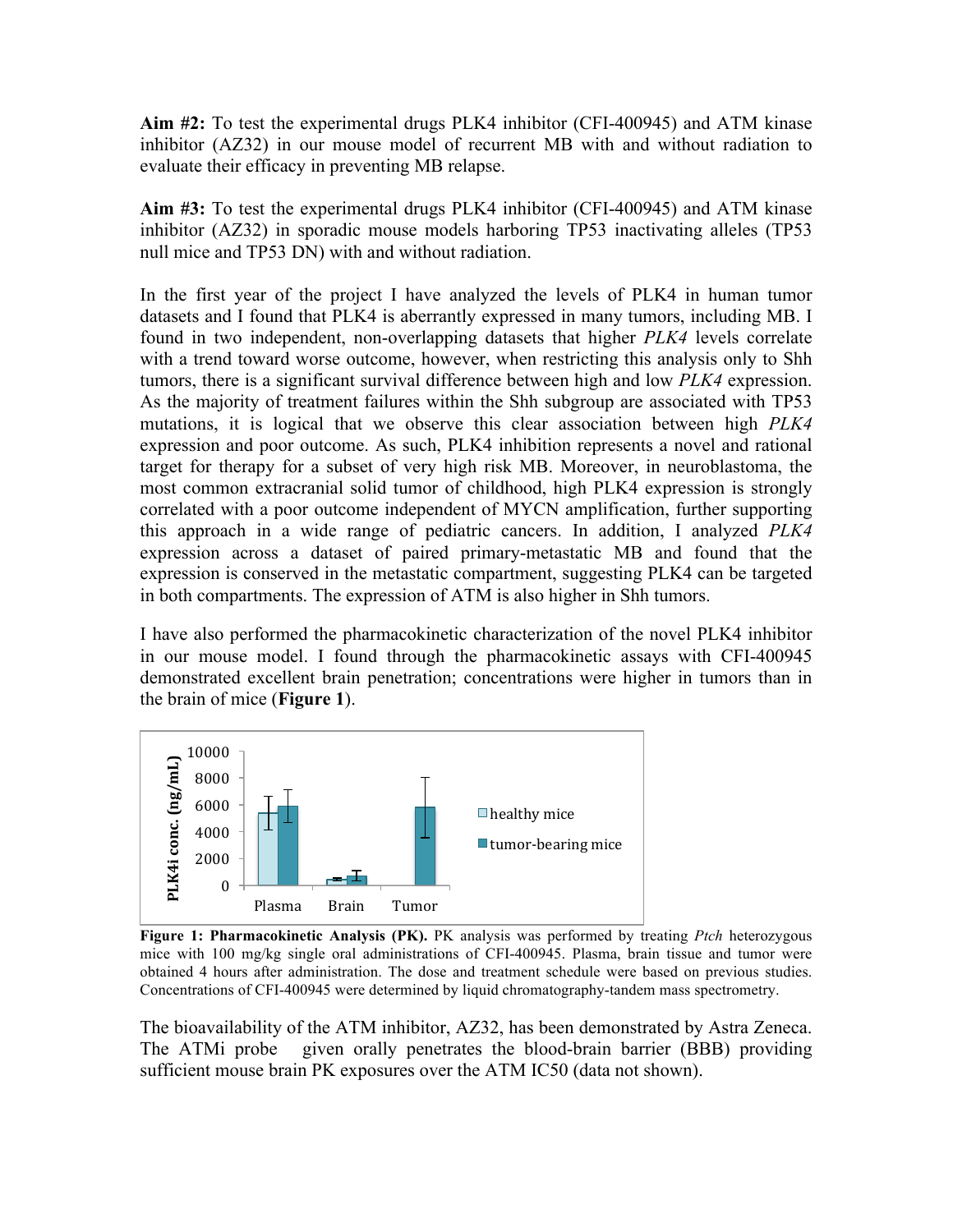Also, during the first year of this project I established the clinical trial in the humanized mouse model for the study of the two novel compounds on the prevention of MB recurrence, exemplified by the workflow below.



Briefly, when the mice were symptomatic for brain tumor, I performed the partial resection of the tumor and collected the sample for further analysis. Mice that recovered from brain surgery were submitted to radiation and or experimental compound treatment as follows:

Group (1) 5 mice treated with CFI-400945 alone Group (2) 5 mice treated with CFI-400945 and radiotherapy (36Gy) Group (3) 5 mice treated with vehicle and radiotherapy (36Gy)

The total dose of radiation was given in 18 fractions of 2Gy to the brain and 6 fractions of 4.76Gy to the spine for a focal therapeutic craniospinal radiation, CFI-400945 was given daily before radiation treatment. After treatment, the mice were imaged by MRI for tumor recurrence monitoring. Using this dose of radiation, only one mouse showed a recurrent tumor in the radiation only arm, while all the mice showed a recurrent brain tumor in the CFI-400945 alone arm and none of the mice showed any recurrence in the combination arm. The recurrences on the drug only arm were expected as CFI-400945 is meant to be effective on the very aneuploidic cells spared after radiation and not to affect the bulk tumor.

In spite of the promising preliminary data, I encountered a caveat of the radiation treatment, which was more effective in this mouse model than previously expected. Thus, I am currently working on a de-escalation dose of radiation in order to better evaluate the effectiveness of the compound (CFI-400945). This new protocol has begun and I am currently waiting for mice to relapse after the radiation treatment of 18Gy while analyzing the DNA/chromosome structure of samples before and after treatment.

Once I define the new dose of radiation I will proceed to the second compound AZ32, as follows:

Group (4) 5 mice treated with AZ32 alone Group (5) 5 mice treated with AZ32 and radiotherapy (18Gy)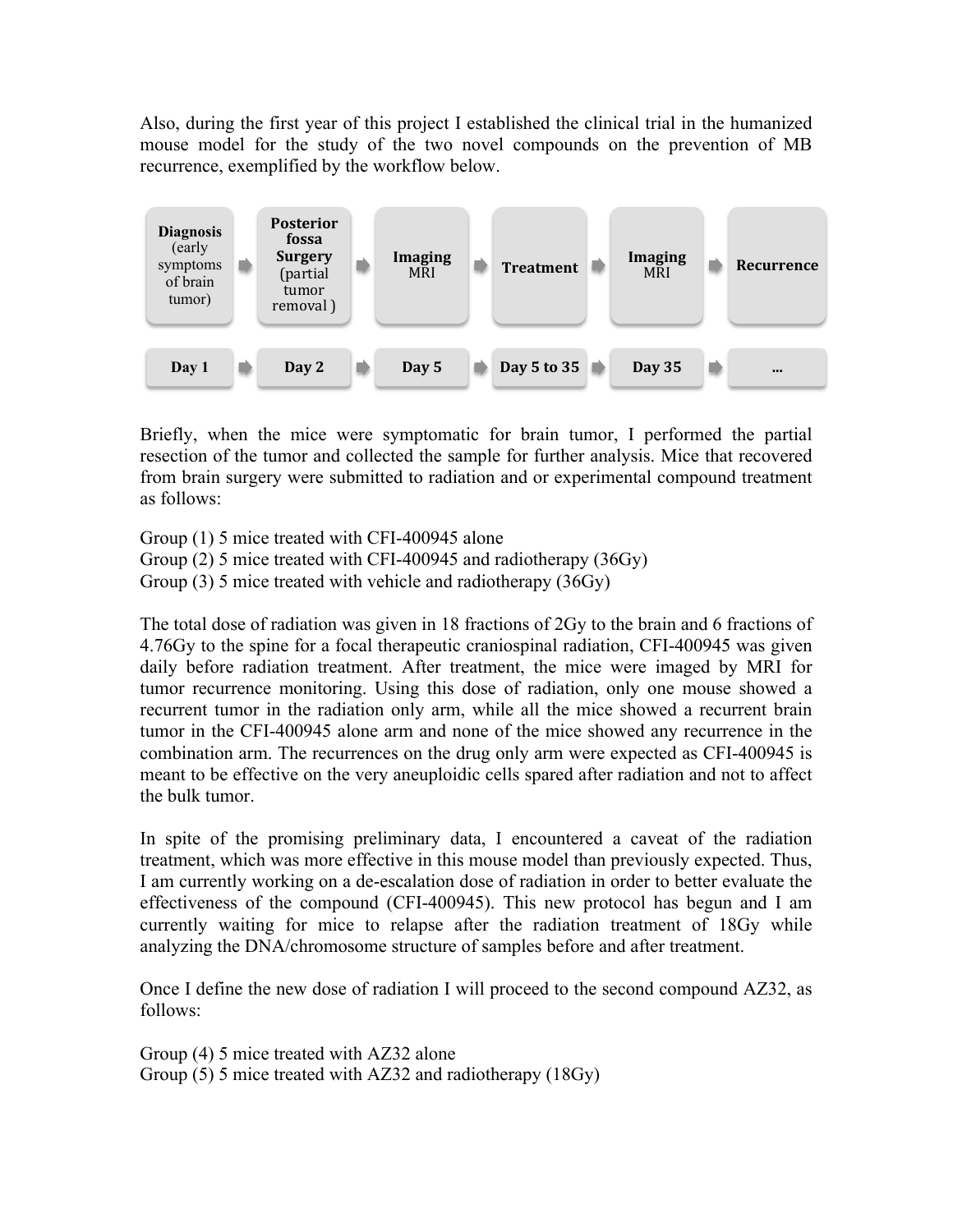Evaluation of the drug effect will also be assessed by estimation of survival probability.

After confirming the advantage of survival on the drug plus radiation arm for both compounds, I will proceed to the analysis of the mechanism of action of each drug.

As for the effect of CFI-400945, tumors obtained from **Aim#2** and **Aim #3** will be retrieved as primaries and recurrences, cultured *in vitro* and analyzed for signs of genomic instability, such as chromosome number, phospho-PLK4 Ser305 immunofluorescence analysis and analysis of the percentage of spindle poles in mitotic cells indicating the number of centrioles by staining cells with centrin2 (centriole marker), **α**-tubulin, and DAPI, for a proof of principle of the drug. Tumors will be profiled using low coverage whole genome sequencing to determine the degree of genomic instability and response to therapy.

And for the evaluation of the ATM kinase inhibitor AZ32 I will perform IF and western blot analysis on frozen primary and recurrent tumors collected from **Aim#2** and **Aim#3** using phospho ATM ser1981, a direct measure of ATM activation and activity. As a master regulator of DNA damage, ATM has several substrates and phosphorylates the amino acid motif of [pS/pT]Q on ATM substrates. Using an ATM/ATR substrate specific antibody that recognizes this motif, I will perform IF and western blot analysis to compare tumor cells from mice treated with ATMi compared to controls. I hypothesize that ATMi will lead to a global reduction of [pS/pT]Q. As additional validation, I will measure specific ATM substrates using phospho specific antibodies for Chk1(ser345), CHK2(Thr 68) and p53(ser15) where appropriate. Lastly, as functional evaluation of ATM inhibition and increased DNA damage as result, I will perform an alkaline Comet assay, which detects both single and double strand breaks (SSBs and DSB).

## **References**

<sup>1</sup>Cavalli FMG, Remke M, Rampasek L, Peacock J, Shih DJH, Luu B, et al. Intertumoral Heterogeneity within Medulloblastoma Subgroups. Cancer Cell 2017; 31: 737-754.

<sup>2</sup>Ramaswamy, Remke M, Adamski J, Bartels U, Tabori U, Wang X et al. Medulloblastoma subgroup-specific outcomes in irradiated children: who are the true high-risk patients? Neuro-Oncology, 2015 [Epub ahead of print]

<sup>3</sup>Zhukova N, Ramaswamy V, Remke M, Pfaff E, Shih DJ, Martin DC et al. Subgroupspecific prognostic implications of TP53 mutation in medulloblastoma. J Clin Oncol 2013; 31:2927-35.

4 Kool M, Jones DT, Jäger N, Northcott PA, Pugh TJ, Hovestadt V et al. Cancer Cell 2014; 25:393-405.